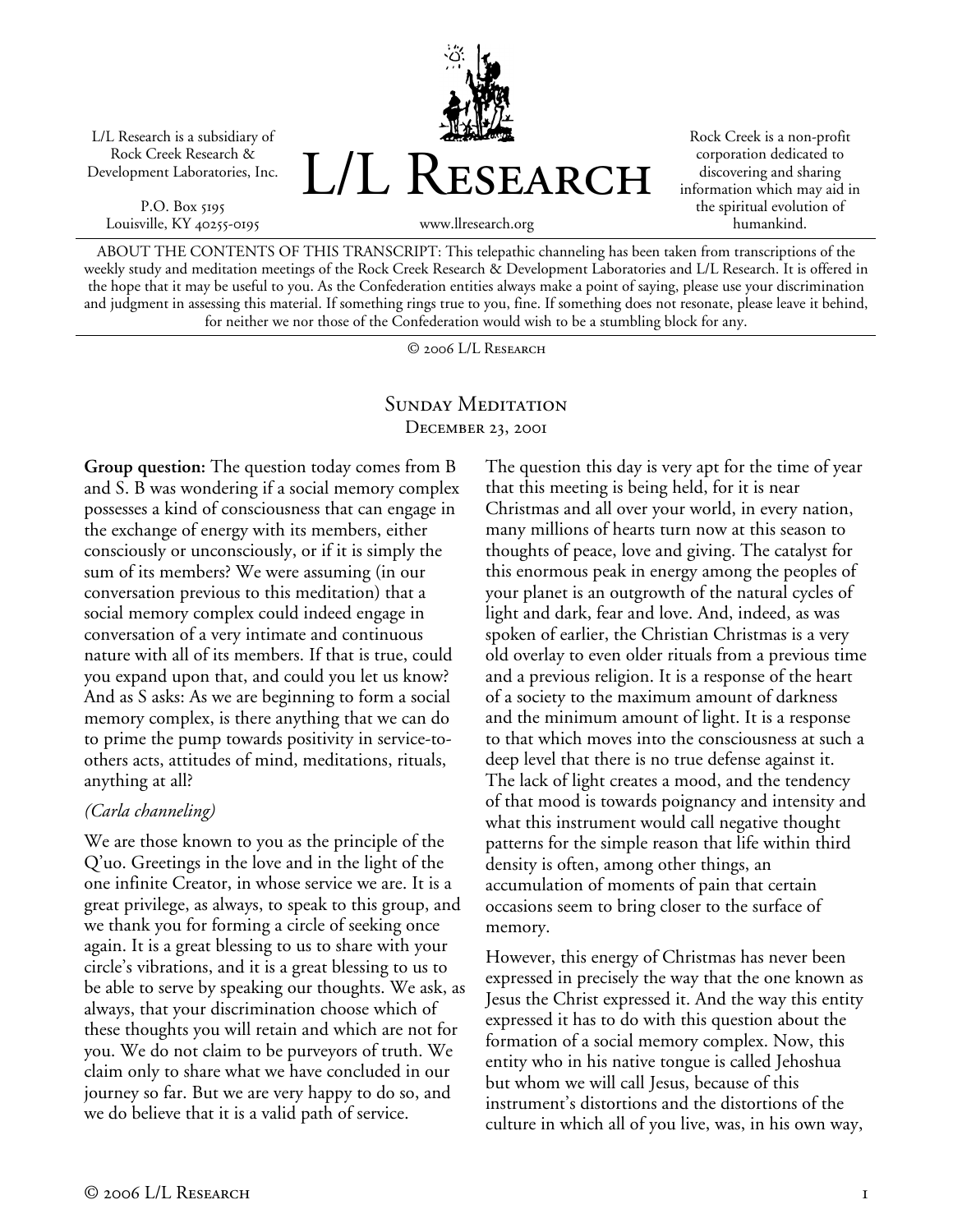a politician. But he was a politician who was running for office in another world. As he said, "My kingdom is not of this world." This entity identified his kingdom as the kingdom of heaven. We feel that there has been a tremendous amount of distortion of this entity's message. However, there is enough in what is left of what he actually said to begin to form an idea of what it takes to form a social memory complex.

When one gazes, for instance, at what this instrument calls the Beatitudes, it is interesting to note who is blessed. Blessed are the poor. Blessed are the meek. Blessed are the hungry. Blessed are those who suffer for righteousness sake. Blessed is adversity. Blessed is the enemy. Blessed is he who despitefully uses you. In other words, no matter what you do you will be blessed. When this entity was on the cross dying painfully a thief asked him if he would remember him when he came into his kingdom. And the one known as Jesus said to him, "This day you will be with me in paradise."

Jesus was not a foolish man. He did not feel that all things were good. He felt that some things were sinful. However, he took it to a higher level in each and every case and said, "The past is past. Make a new beginning and you are completely and utterly forgiven." Would that the voices that surrounded this entity had the same message. Much has been lost of the message because others immediately misunderstood it and felt, during the time that this entity was alive, that this entity should become a political figure and rule a country, a physical country, the country of the twelve tribes. This the one known as Jesus rejected out of hand. So if the one known as Jesus was offering information about the vibration of a social memory complex then the direction that the entities who wish to help form a social memory complex need to go is the direction of forgiveness and love. Forgiveness of enemies. Forgiveness of the self. And the willingness to make a new beginning. These seem finite qualities, but in the metaphysical world they are infinite. The freedom to expand and strengthen light is complete once the soul has pierced the veil of forgetting.

Now a very tiny example of a social memory complex would be the couple or the family which is extremely close, so that the entities have begun to tune into each other and eerily have begun to know what the other was going to say, what the other was

sensing, how the mood of the other was going without having to speak. There is a growing awareness from the soul level when there is complete trust between two people. This is difficult to achieve. It takes time and it takes persistence on the part of two human beings who will systematically fail at everything that they try to do at one point or another, metaphysically speaking. Consequently there is forgiveness built into trust so that when entities within a fellowship of complete trust misbehave they are allowed the room to do that. They are allowed the support to come out of that. They are allowed the chance to start anew.

These qualities of forgiveness and forgetting and moving on are sweet indeed, metaphysically speaking, because they free up the energy system, the energy body. The one known as T was asking about fear and whether that is an improvement upon anger which is an overlay of fear. And we would say that all overlays being taken away are improvements. The fear now is exposed because of the practice of the one known as T. He now is able to see and be aware of what that underlying emotion truly is, and indeed, no matter what the negatively oriented emotion, we assure you that it is a type of fear. Whether it is anger, grief or any other negatively perceived emotion, the dynamic is always between love and fear.

Now, how do entities in third density achieve such a heady and ambitious intention as forming a social memory complex beforehand, before its time? Almost anything that seekers can think of as ways to express their own individual desire and thirst for being part of the good and the love of planet Earth will help. So much of spiritual evolution is involved in sheer desire and persistence of intention in following that desire. Desire is the fire that drives. It can be a fire that is red-ray, orange-ray, yellow, blue, indigo, or violet-ray. Each of those types of desires, each of those combinations of types of desires, has its own characteristics. And an entity, in order to progress, needs not to follow someone else's idea of a curriculum or a study but, rather, each entity needs to follow his own heart, his own intuition, his own hunch of this or that book at the bookstore, this idea or that idea to think about.

Each of you already is part of a nascent social memory complex, but it is at a very low level at this time because it is not yet time. Priming the pump is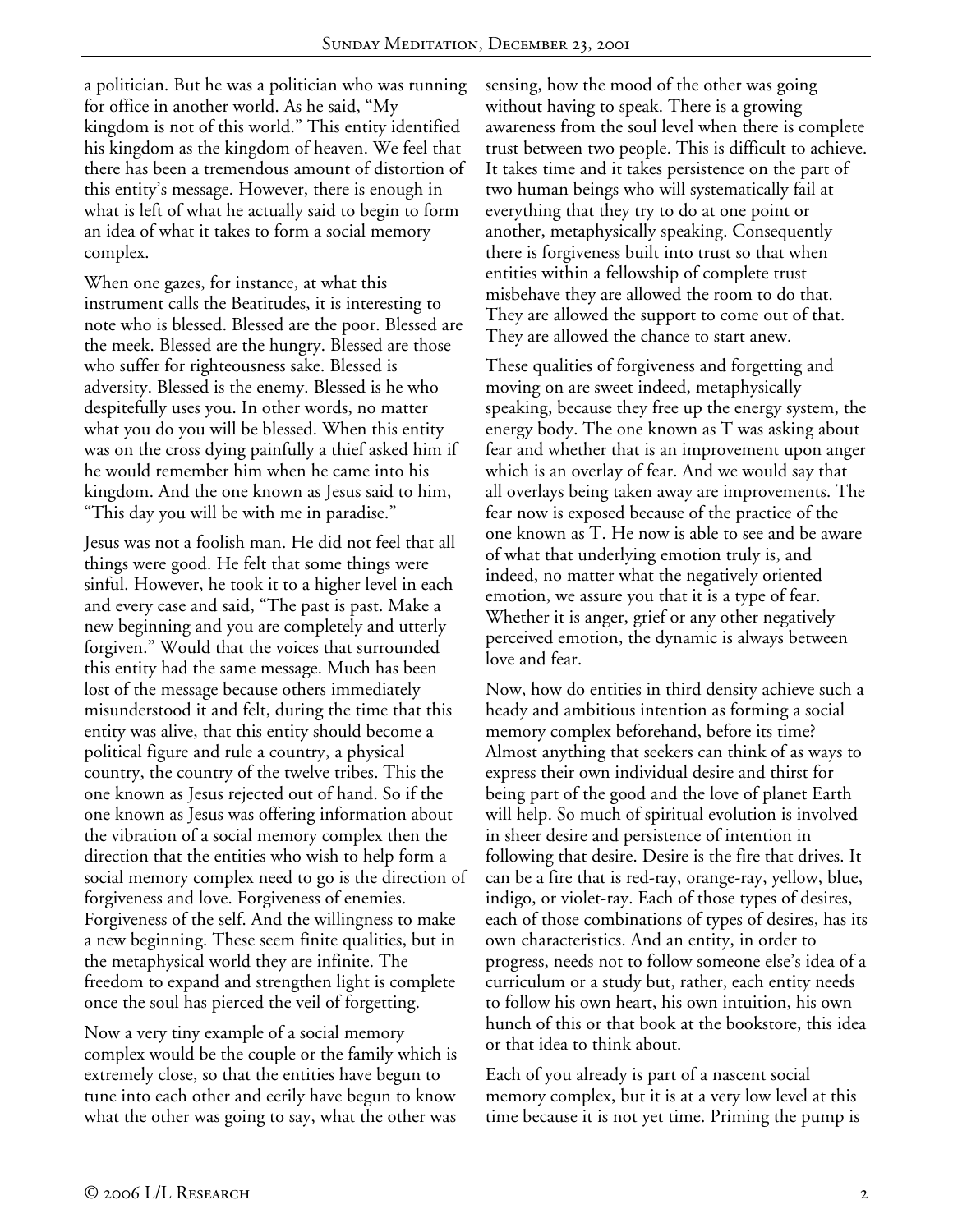a matter of desiring to prime the pump and desiring it just as much tomorrow and the next day and taking each moment of desire as it comes and asking, "Show me Thy ways. Teach me how to serve." And surrendering that cleverness of wit in order to open to deeper guidance and to purer fire. For there is help for those who wish to rise. There is an enormous company, as this instrument has often said, of angels, beings that wish only to help entities to evolve and to cherish them while they do, to keep them in a metaphysical sense safe and comfortable. There are angels around each of you. They truly desire to be of service. When you sit in the silence, lean into that help and ask that invisible company to give you signs, give you ideas, help with the guidance, help with the clues, so that you can choose what feels the most resonant as your own path of service.

The one known as Jesus tried to apply fourth-density ideas to third-density society. We grasp the fact that this has not been popular since, and we believe we grasp why, realizing as we do that the one known as Jesus was able to open his heart and trust in the infinity of supply. The closest that your peoples have come to the idea of Jesus, which was to hold everything in common, has been various socialistic and communistic societies in their theoretical form, where each entity is looked at as completely equal and equally deserving of the right to live and to have a place to be and food to eat. The ability of your culture at this time to tolerate the situation where many, many entities do not have enough to eat is, among many other things, acting as a, shall we say, drag on the planetary evolution. For it reflects a carelessness among its members and a lack of appreciation for the qualities that humanity offers long before it justifies itself by being useful.

We ask you to consider who you are. Your physical vehicle was created, according to the writer known as Sitchin and others, to be gold miners for extraterrestrials. Consequently, there are many among those who believe in extraterrestrials and believe in their interactions with those of Earth who believe that there is no resurrection possible because the physical vehicles are simply dust and were created only to be slaves. But we say to you that a physical vehicle is a physical vehicle. Yours, like most life forms in this universe, has been interfered with several times. But that has little or nothing to do with the consciousness that accepts the contract with

the physical vehicle to have an incarnation together. Each of you is truly a citizen of eternity. It does not matter what the makeup of your body is, whether it was created by the God of the Bible in six days or whether it was created by extraterrestrials. The fact is that, within the illusion that you now experience, you are here. There is a little sign with an arrow that says, "You are here." Whatever your age. Whatever your station. Whatever your challenges. That is the playground in which you are enjoying yourself at this time.

While you are enjoying yourself on this playground it is very seductive to come to the belief that you are on a playground enjoying the games. It is, however, an helpful thought always to move beyond the playground, to move beyond the lights, the glitter, and the drama of people doing righteous and unrighteous things to each other. It is possible to move back into the heart of being that was before this world was and which will be when this world has finally become energy again. It is an uneasy union, body and consciousness, but it is precisely that union of flesh and spirit that is needed for third density. The vehicles you have are sound for the work that you wish to do.

We encourage both an intensity of dedication and a very light touch with the seeking to accelerate the pace of evolution and to come into some expression of fourth density. Now, you may find as you continue seeking peace that ideas will come to you. We encourage you to respond to those ideas because each of you is a Creator. Perhaps you have a gift for becoming closer to another entity or to a new idea that no one else has. We assure you that each of you sings a different melody of vibration, so each of you has unique gifts to give. And those gifts are already held in common by the people of Earth. There is at this time a nascent fourth-density social memory complex of positive nature forming on planet Earth. It is occurring now.

The one known as B is attempting to do this by starting a community. The one known as Carla, this instrument, in her own way has dedicated her life to bringing more light; to running fourth-density energy within a third-density system. This entity, unfortunately, has not done this entirely efficiently within her personal life. But in terms of metaphysical efficiency, both the one known as B and the one known as Carla have made good efforts.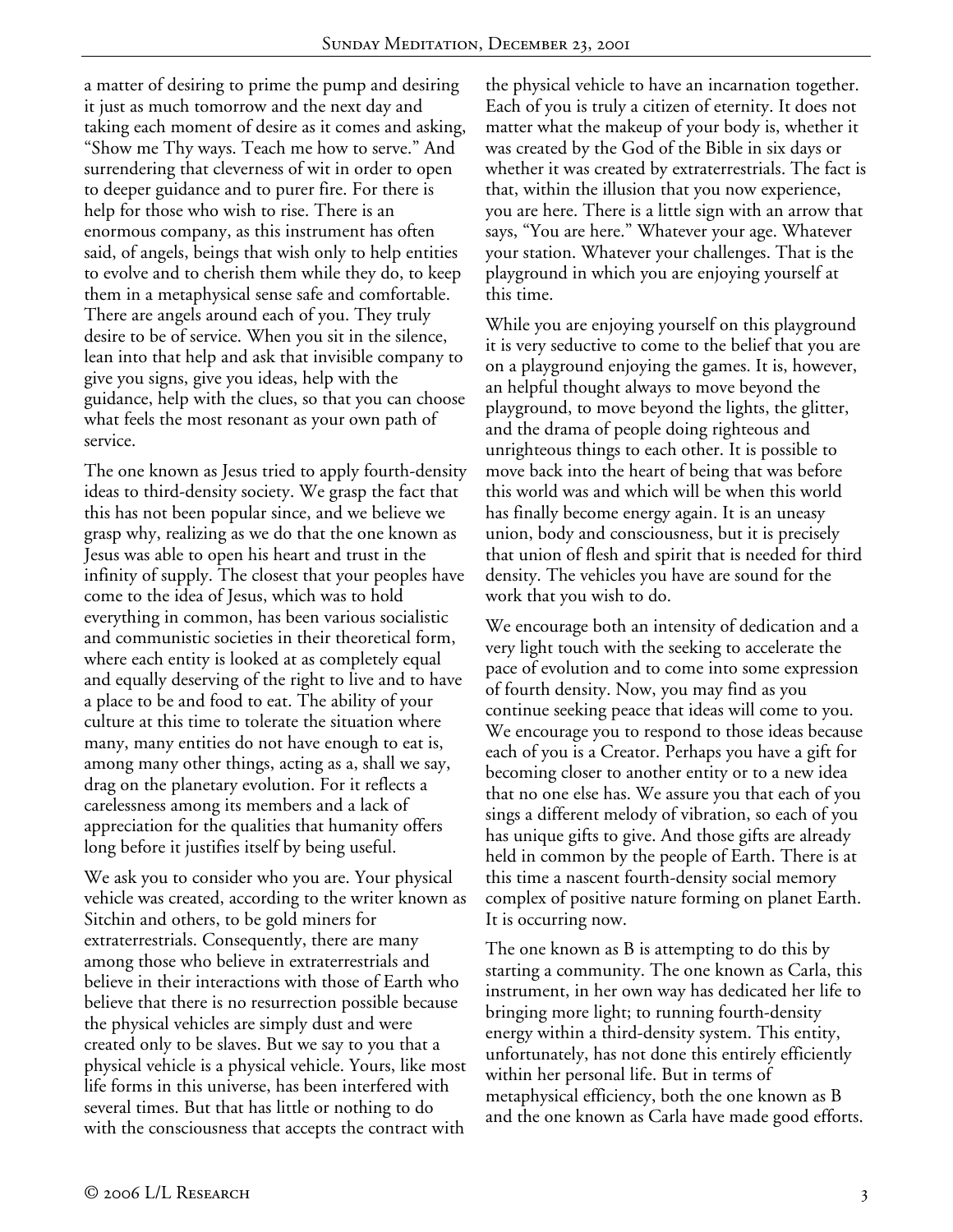And it is the continuation of those efforts; that is, the continuation of faith, that will avail the most. For love has a way of teaching you without being obvious about it, without the two-by-four having to hit the forehead. There is no wakeup, often, with the lessons of love but, rather, you discover that your ideas have migrated a bit, that there is a different light from which you are seeing the same thing. It may be slight, but it may well be more fourthdensity if that is what you are affirming and seeking.

When you are expressing this nascent fourth-density energy you, if you are very aware, will feel it as an energy exchange even if the entity with whom you are communicating is half a globe away. There is an energy exchange between those who are vibrating together in love with each other on the fourthdensity level which is very heartening and very healing for both entities, and we encourage each to attempt in all relationships to move from a point of fourth-density love, acceptance, forgiveness and willingness to move on. That is the pattern of learning, not to linger too long in negative emotions but, rather, to honor that negative emotion whenever it arises, to sit with it as long as it needs to be sat with in order to be accepted, in order to feel that it has been honored. And then, when it has been honored and there has come a peace and a balance and some small understanding, it is time to say, "Amen. I am sorry. I begin again." And let mistakes be mistakes, but stay in the light and the love of the one infinite Creator while you make the mistake, and, after you make the mistake, allow yourself your own love rather than your judgment. For judge and grasp the lesson you certainly will, but then it is time to release that.

The great obstacle to peace among your peoples is the same obstacle that is in a family when they will not agree and they insist on leaving problems unadressed and unsolved. The one known as Jim has said very truly many times that this world needs a great deal of love. That is true at the individual level. It is also true at the societal level, at the racial level, and at the planetary level.

Does a social memory complex have its own ability to communicate? Certainly. Even within a marriage there is a social memory complex. Within this group, which today represents only four human beings (physically present), there is a strong and healthy social memory complex that is helping each.

It is not that each has become wonderfully able in the human sense to comfort and support each other but that the wish to do so is pure within these four hearts sitting within this room. And within this atmosphere, since all things truly are one, naturally over a period of time there is formed not just these four souls into a union but these four souls and the Creator so that the Creator and the self multiplies with the Creator and the next self and the Creator in the third self and the Creator in the fourth self and the result is powerful, far beyond the sum of its parts. There is a feedback system that begins to work when entities meet spiritually and attempt to love each other, even when they misbehave, even when they have difficult times.

Many, many opportunities will come to each of you in small ways and in large. Opportunities to see an entity as the self or the other self. We do not say to ignore the needs of the physical life. We do not say that it is wrong to set limits when there are difficulties, to protect the self from damage. You are third-density entities and you need to respond to the pain and the suffering that you feel. If you do not respond to it, if you insist on being all love and light at all times and not dealing with your feelings, not dealing with your dark side, you shall never make a social memory complex.

So the first entity that you must fall in love with in order to form a social memory complex is yourself. If you can fall in love with the shadow self of your own 360 degree being you have become far, far more vulnerable to the light that is the new light of fourth density. So much of the light that you call to yourself is created by the nexus of desire and emotion within which you are seeking the light. So all aspects of light feed into making third density into fourth density because all aspects of light can be illuminated by love. Love makes food taste better. Love makes gardens bloom better. Love makes children grow healthier. Love makes businesses thrive. Love will also make positive fourth density occur because the love energy within many of your people is now approaching that energy which is the graduated third density, the Christ energy.

The one known as Jesus would laugh long and hard at someone who said that he was a saint or that he was holy or that he was better than the next sinner. This entity did not feel those things. This entity was seeking to become more meek, more poor, more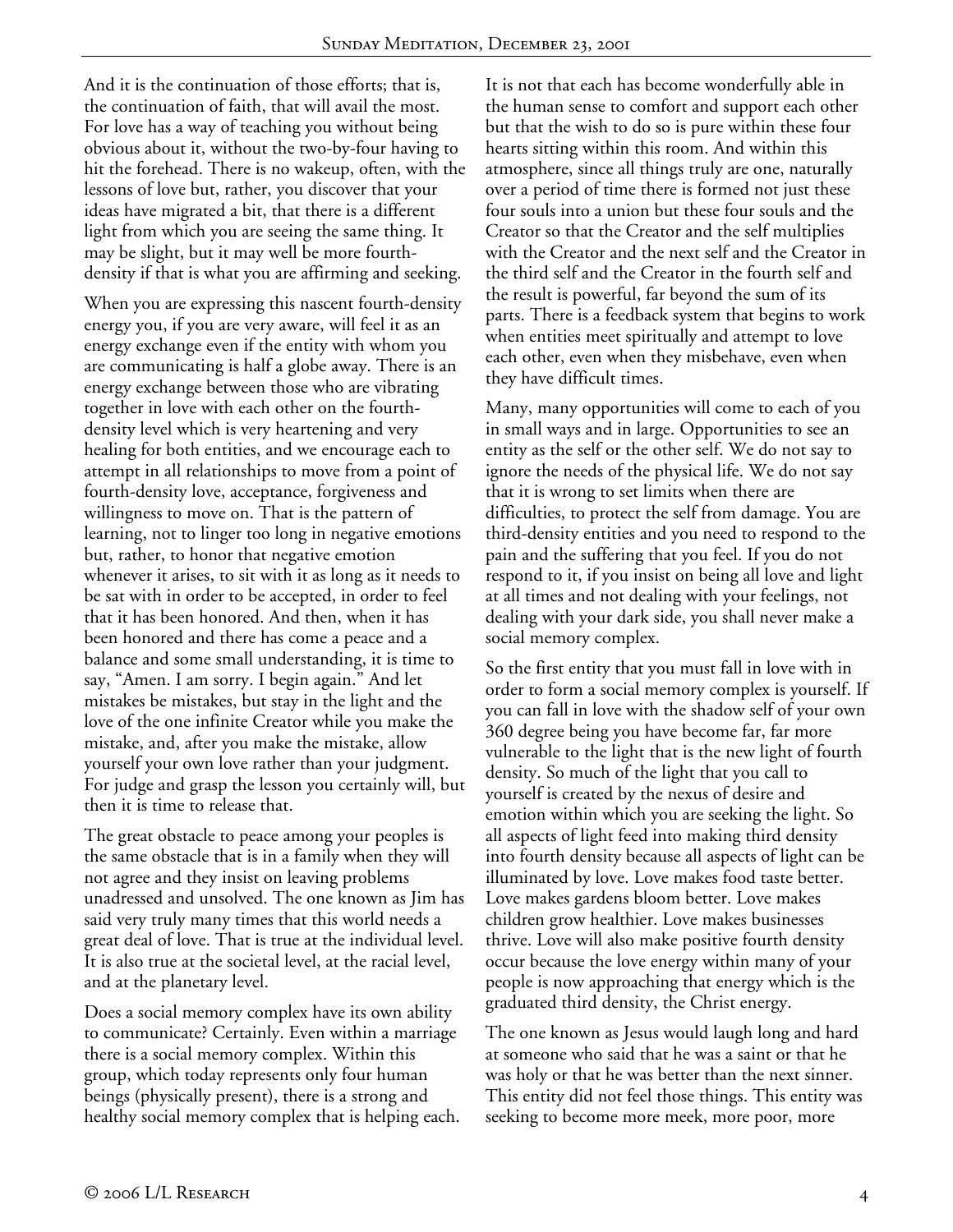hungry, and to achieve more suffering. Why was this entity doing this? This is the mystery of moving from third density to fourth density. Why did this entity find such joy in turning the other cheek? And in embracing death when he thought that by that sacrifice he would be able to save others from that suffering? Why was this very imperfect human act of choosing to die something that has riveted your culture for 2,000 years? That is the question that we feel may be most beneficial at this time [for you to ponder]. For the Entity comes into the Earth at this time. The one known as Jesus each year comes into the darkness, and the darkness knows Jesus not. And to that darkness Jesus is simply a mistake, a fool, a troublesome entity that must be stopped. For this entity simply wants to love. He wants nothing in return but simply wishes to speak the words of his Father, to do the will of his Father.

May you follow your heart. May you follow that which this instrument calls the cross. For fourth density is cruciform; that is, early fourth density especially. There is a cross involved. There is a sigil of sacrifice that needs to be grasped in a way that words almost cannot achieve. Silence itself, the tabernacle of the heart, and those infinitely blessed words that have no sound, that still, small voice, will bring to you that which you need. We encourage each to seek that silence each day and to affirm that all is well, that all will be well, that the life may be lived in faith. This rest that faith gives, again, frees one to love. It enables fearlessness. No one within your sphere is truly fearless in all ways, but it is well gently but determinedly to work on that fear, work on those separating emotions and realize that all actions expressed lovingly are metaphysically correct. It is not possible often within the Earth planes to make a pure choice because the physical vehicle won't stand it or the budget won't stand it, or the family won't stand it, or something will fall apart that you wish to keep together if you pursue a totally pure path of light. As we said, there are times when one must make decisions that do not seem particularly loving. But if they are made carefully, thoughtfully, and because of love then we say that is excellent work. It might not be right, but it is not important to be right. It is important to be loving. So attempt to be right. Attempt to run that ship that you have. But attempt more to open the heart to love.

We would at this time transfer this contact to the one known as Jim. We thank this group for asking such a good question, and we at this time would leave this instrument in love and light. We are those of Q'uo.

## *(Jim channeling)*

I am Q'uo, and we greet each once again in love and in light through this instrument. At this time we would seek to offer ourselves to any further queries which may remain on the minds of those present. Are there any shorter queries to which we might speak at this time?

**S:** It is recently on my mind that, since yesterday we had a rear end collision and a couple of days ago we had another accident, I was wondering if there was some lesson that I had missed?

I am Q'uo, and am aware of your query, my brother. We apologize for the delay that was necessary for this instrument to work the recording devices. To your query, we can not see any particular lesson here other than there is always the unexpected, which occurs sometimes without any seeming rhyme or reason, yet which one can interpret by whatever means or attitude is prevalent within the personality structure. This attitude of mind then is set to work upon whatever catalyst approaches and will make the necessary adjustments to include the new catalyst within the established ways of thinking. The seeker of truth, then, may utilize any catalyst to achieve the desired perspective, shall we say. When one has one's spiritual feet firmly under one, there is no catalyst which can shake one's ground of being. All catalyst then becomes available as grist for the mill, shall we say, the catalyst being the means by which one seeks the heart of the being, if that is one's predilection, or seeks the more easily accessible surface interpretation, if one wishes to skirt the issue, shall we say, or move around the experience of one's being. Is there another query to which we may respond, my brother?

**S:** My wife has been feeling kind of low and down and I suggested it might be a psychic greeting, or it may be the doldrums but she couldn't seem to find a reason why she feels the way she is feeling. Do you have any perspective on that?

I am Q'uo, and am aware of your query, my brother. We show this instrument the picture of the ice and the broken ankle. We suggest that this entity, the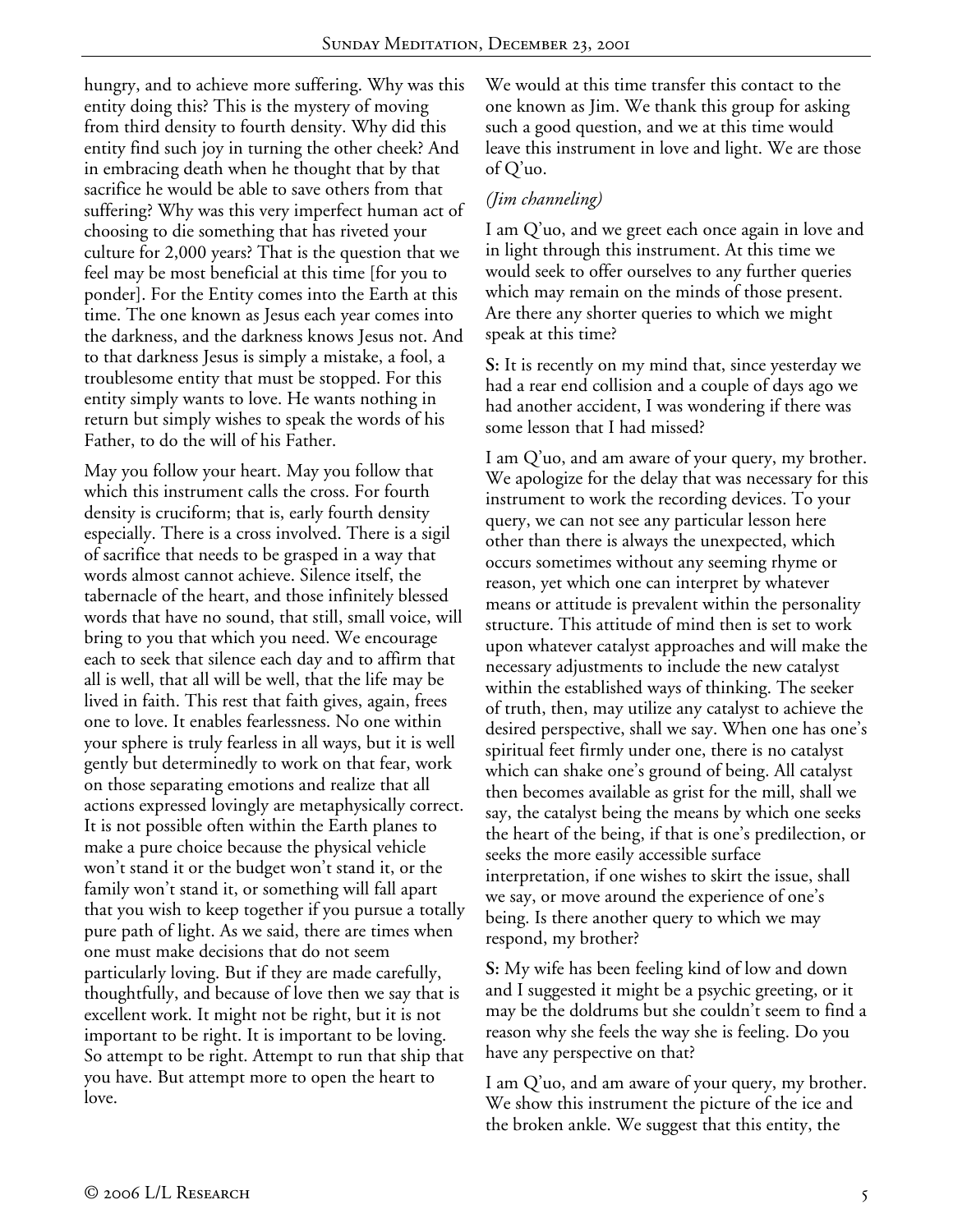one known as C, may be, in the memory of the body complex, remembering that which occurred nearly one year ago at this time. The memory of the body is much stronger than most entities in third density are aware of or give credit to the body for possessing. We assure you, however, that the body does remember those traumatic experiences and this memory bleeds through from the subconscious mind and becomes that which is seemingly nondirectional, without source, a feeling of apprehension or anxiety. Is there another query, my brother.

**S:** That is most helpful and I am sure C will appreciate it too. I am curious from the last session, concerning Carla's fifth-density friend of negative polarity that occasionally attacks her. Does this entity have a name?

I am Q'uo, and am aware of your query, my brother. And this is correct. Is there another query, my brother?

**S:** And what is this entity's name?

I am Q'uo, and am aware of your query, my brother. We suggest that it be carefully considered whether or not this knowledge is desired. For it is polarized significantly in the negative direction to know the name of one's seeming adversary. To know such is to begin the trail in the attempt to have power over that entity. Is there another query, my brother?

**S:** I'll take the hint and leave it at that. The last question is: do those of Q'uo and the heavenly host have any message or thing that they would like to contribute to our group at this time?

I am Q'uo, and we cannot resist. Ho! Ho! Ho! Is there another query at this time?

**S:** Not from me. Thanks.

I am Q'uo, and we thank you, my brother. Is there another query at this time?

**Carla:** I've noticed that Christmas is a very difficult time for many people to the point that they have to work at surviving Christmas, to go and get some deli and some videos and shut out the horror until it passes. It's a terribly negative view of Christmas, perhaps because there is no one to share it with or because of a bad memory. I wonder why this is and what can be done to make people feel better about Christmas?

I am Q'uo, and am aware of your query, my sister. There is an infinity of possible reactions or responses to the season which you call Christmas as there are for any season, day, or event. Who can say why one entity feels such great joy and another such sorrow at the same experience. Each of you and each of us in all of creation is an individual, a spark from the same flame of the one Creator, yet a reflection in infinite variety according to choices made, experiences had, directions taken and not taken. There is no way to estimate the response of one entity over that of another entity to the same catalyst. For all lives are written by one soul in many experiences, some of which mark deeply upon the pages of the life pattern, while others seem to go unnoticed with the same seeming surrounding cast of characters. Life, for most, is a great mystery. To begin, and we stress begin, to unravel the various twists and turns of plot and character is the work of one entity for a lifetime. In short, my sister, we cannot give you a cure for the Christmas blues. Is there another query at this time?

**Carla:** No. Thank you, Q'uo.

I am Q'uo, and we thank you, my sister. Is there another query at this time?

**T:** When Carla asked the question a thought came into my mind. Sometimes it seems to me that some people at Christmas time get a glimpse of good cheer and people having a good time and what happiness could be towards this light. And some people take this and say that it's not this way all the time, and they get depressed. Could you comment on that, please?

I am Q'uo, and am aware of your query, my brother. Indeed, for many this is so. To see that which is desired but not realized and removed from one's experience seems to be focusing on that which is ephemeral, seems to be a trick, to be false. Others perhaps see the commercial nature of the season and are disillusioned. Others respond more to the lack of light, the days being shorter. Others perhaps respond to the loss of loved ones from earlier times who are not now available for sharing the joy. Others perhaps respond to events within the world stage which seem to be more evident at this time in your yearly cycle. As we mentioned previously there are many reasons for entities to respond in the negative sense, of joy or sadness, at this particular time of your year. Is there another query, my brother?

**T:** No. Thank you very much.